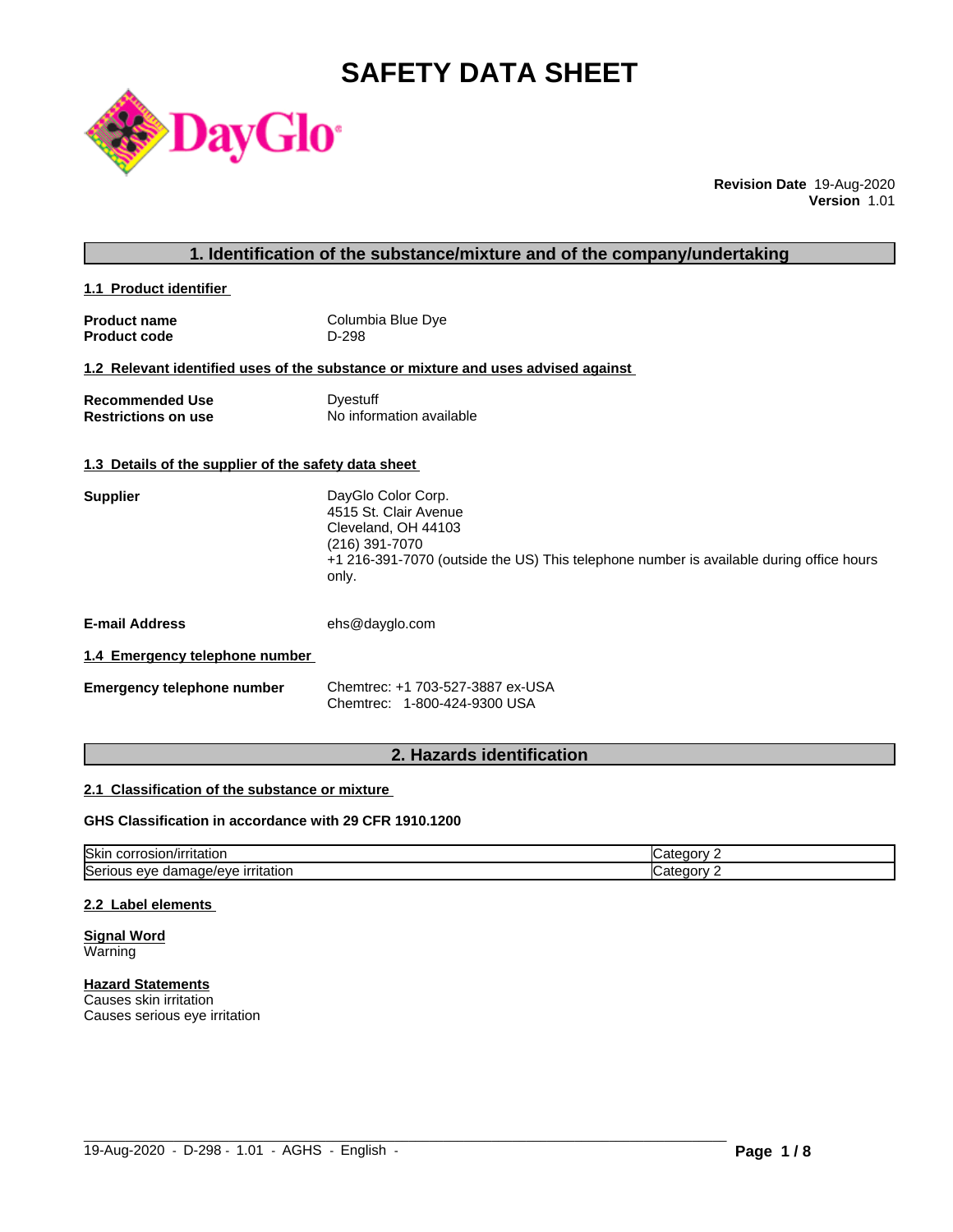

# **Precautionary Statements - Prevention**

Wash face, hands and any exposed skin thoroughly after handling Wear protective gloves/protective clothing/eye protection/face protection

IF IN EYES: Rinse cautiously with water for several minutes. Remove contact lenses, if present and easy to do. Continue rinsing If eye irritation persists: Get medical advice/attention IF ON SKIN: Wash with plenty of soap and water If skin irritation occurs: Get medical advice/attention

Take off contaminated clothing and wash before reuse

# **2.3. Other Hazards Hazards not otherwise classified (HNOC)** Not Applicable

**2.4 Other information** 

Not Applicable

**Unknown Acute Toxicity** < 1% of the mixture consists of ingredient(s) of unknown toxicity

# **3. Composition/Information on Ingredients**

# **Substance**

**Mixture**

| 10 <sup>c</sup><br>۵n<br>--<br>nvı-<br>-44 | ---<br>Name<br>nicai                                | 'N<br>∵ NC.<br>uni | О.        |
|--------------------------------------------|-----------------------------------------------------|--------------------|-----------|
|                                            | 4-Meth<br><sup>'</sup> lamino)<br>coumarin<br>dieth |                    | טע.<br>ັບ |

The exact percentage (concentration) of composition has been withheld as a trade secret.

# **4. First aid measures**

# **4.1 Description of first-aid measures**

| General advice                                                                 | No information available.                                                                                                                                                                                               |  |  |
|--------------------------------------------------------------------------------|-------------------------------------------------------------------------------------------------------------------------------------------------------------------------------------------------------------------------|--|--|
| Eye contact                                                                    | Immediately flush with plenty of water. After initial flushing, remove any contact lenses and<br>continue flushing for at least 15 minutes. Keep eye wide open while rinsing. If symptoms<br>persist, call a physician. |  |  |
| <b>Skin contact</b>                                                            | Immediate medical attention is not required. Wash off with soap and water.                                                                                                                                              |  |  |
| <b>Inhalation</b>                                                              | Immediate medical attention is not required. Move to fresh air.                                                                                                                                                         |  |  |
| Ingestion                                                                      | Do NOT induce vomiting. Drink plenty of water. Consult a physician.                                                                                                                                                     |  |  |
| 4.2 Most important symptoms and effects, both acute and delayed                |                                                                                                                                                                                                                         |  |  |
| <b>Symptoms</b>                                                                | See Section 2.2, Label Elements and/or Section 11, Toxicological effects.                                                                                                                                               |  |  |
| 4.3 Indication of any immediate medical attention and special treatment needed |                                                                                                                                                                                                                         |  |  |
| Notes to physician                                                             | Treat symptomatically.                                                                                                                                                                                                  |  |  |
|                                                                                |                                                                                                                                                                                                                         |  |  |

 $\_$  ,  $\_$  ,  $\_$  ,  $\_$  ,  $\_$  ,  $\_$  ,  $\_$  ,  $\_$  ,  $\_$  ,  $\_$  ,  $\_$  ,  $\_$  ,  $\_$  ,  $\_$  ,  $\_$  ,  $\_$  ,  $\_$  ,  $\_$  ,  $\_$  ,  $\_$  ,  $\_$  ,  $\_$  ,  $\_$  ,  $\_$  ,  $\_$  ,  $\_$  ,  $\_$  ,  $\_$  ,  $\_$  ,  $\_$  ,  $\_$  ,  $\_$  ,  $\_$  ,  $\_$  ,  $\_$  ,  $\_$  ,  $\_$  ,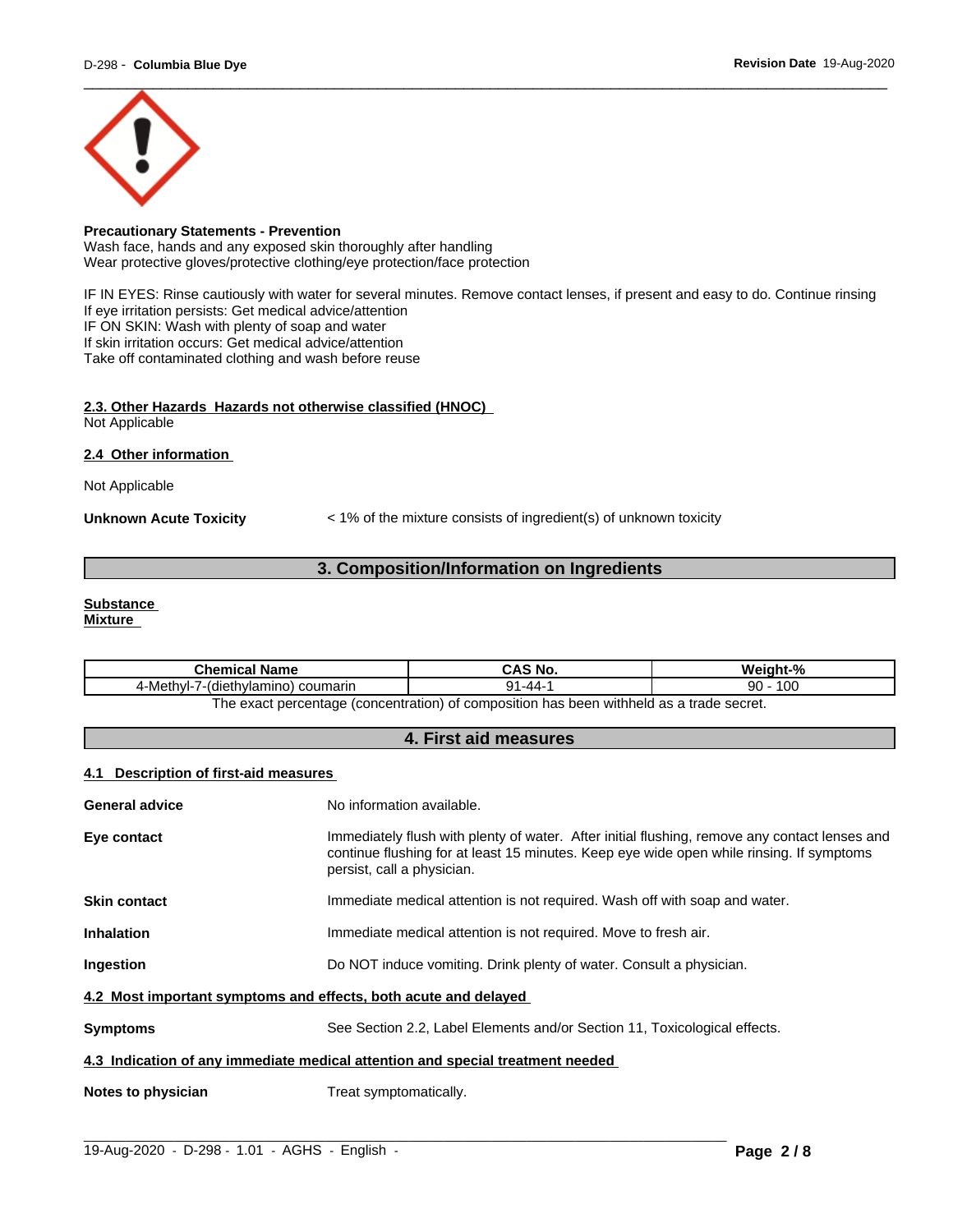# **5. Fire-Fighting Measures**

# **5.1 Extinguishing media**

#### **Suitable extinguishing media**

Use extinguishing measures that are appropriate to local circumstances and the surrounding environment.

**Unsuitable Extinguishing Media** None.

#### **5.2 Special hazards arising from the substance or mixture**

#### **Special Hazard**

None known based on information supplied.

**Hazardous Combustion Products** Carbon oxides. Nitrogen oxides (NOx).

## **Explosion Data**

**Sensitivity to Mechanical Impact** None.

**Sensitivity to Static Discharge** Fine dust dispersed in air, in sufficient concentrations, and in the presence of an ignition source is a potential dust explosion hazard.

# **5.3 Advice for firefighters**

As in any fire, wear self-contained breathing apparatus pressure-demand, MSHA/NIOSH (approved or equivalent) and full protective gear.

# **6. Accidental Release Measures**

# **6.1 Personal precautions, protective equipment and emergency procedures**

Ensure adequate ventilation, especially in confined areas. Use personal protective equipment.

# **6.2 Environmental precautions**

Dust deposits should not be allowed to accumulate on surfaces as these may form an explosive mixture if they are released into the atmosphere in sufficient concentration. Avoid dispersal of dust in the air (i.e., cleaning dusty surfaces with compressed air). Nonsparking tools should be used. Prevent product from entering drains. See Section 12 for additional Ecological information.

#### **6.3 Methods and materials for containment and cleaning up**

| <b>Methods for Containment</b> | Prevent dust cloud. Cover powder spill with plastic sheet or tarp to minimize spreading.                                                                                                                                                                                                                                                                                                |
|--------------------------------|-----------------------------------------------------------------------------------------------------------------------------------------------------------------------------------------------------------------------------------------------------------------------------------------------------------------------------------------------------------------------------------------|
| Methods for cleaning up        | Avoid dust formation. Take precautionary measures against static discharges. Do not dry<br>sweep dust. Wet dust with water before sweeping or use a vacuum to collect dust. Use<br>personal protective equipment. Take up mechanically and collect in suitable container for<br>disposal. Prevent product from entering drains. Keep in suitable and closed containers for<br>disposal. |

# **7. Handling and storage**

# **7.1 Precautions for safe handling**

| Advice on safe handling                                          | Avoid dust formation. Take precautionary measures against static discharges. Fine dust<br>dispersed in air may ignite. Wear personal protective equipment. |
|------------------------------------------------------------------|------------------------------------------------------------------------------------------------------------------------------------------------------------|
| <b>Hygiene measures</b>                                          | Handle in accordance with good industrial hygiene and safety practice.                                                                                     |
| 7.2 Conditions for safe storage, including any incompatibilities |                                                                                                                                                            |
| <b>Storage Conditions</b>                                        | Keep tightly closed in a dry and cool place.                                                                                                               |

 $\_$  ,  $\_$  ,  $\_$  ,  $\_$  ,  $\_$  ,  $\_$  ,  $\_$  ,  $\_$  ,  $\_$  ,  $\_$  ,  $\_$  ,  $\_$  ,  $\_$  ,  $\_$  ,  $\_$  ,  $\_$  ,  $\_$  ,  $\_$  ,  $\_$  ,  $\_$  ,  $\_$  ,  $\_$  ,  $\_$  ,  $\_$  ,  $\_$  ,  $\_$  ,  $\_$  ,  $\_$  ,  $\_$  ,  $\_$  ,  $\_$  ,  $\_$  ,  $\_$  ,  $\_$  ,  $\_$  ,  $\_$  ,  $\_$  ,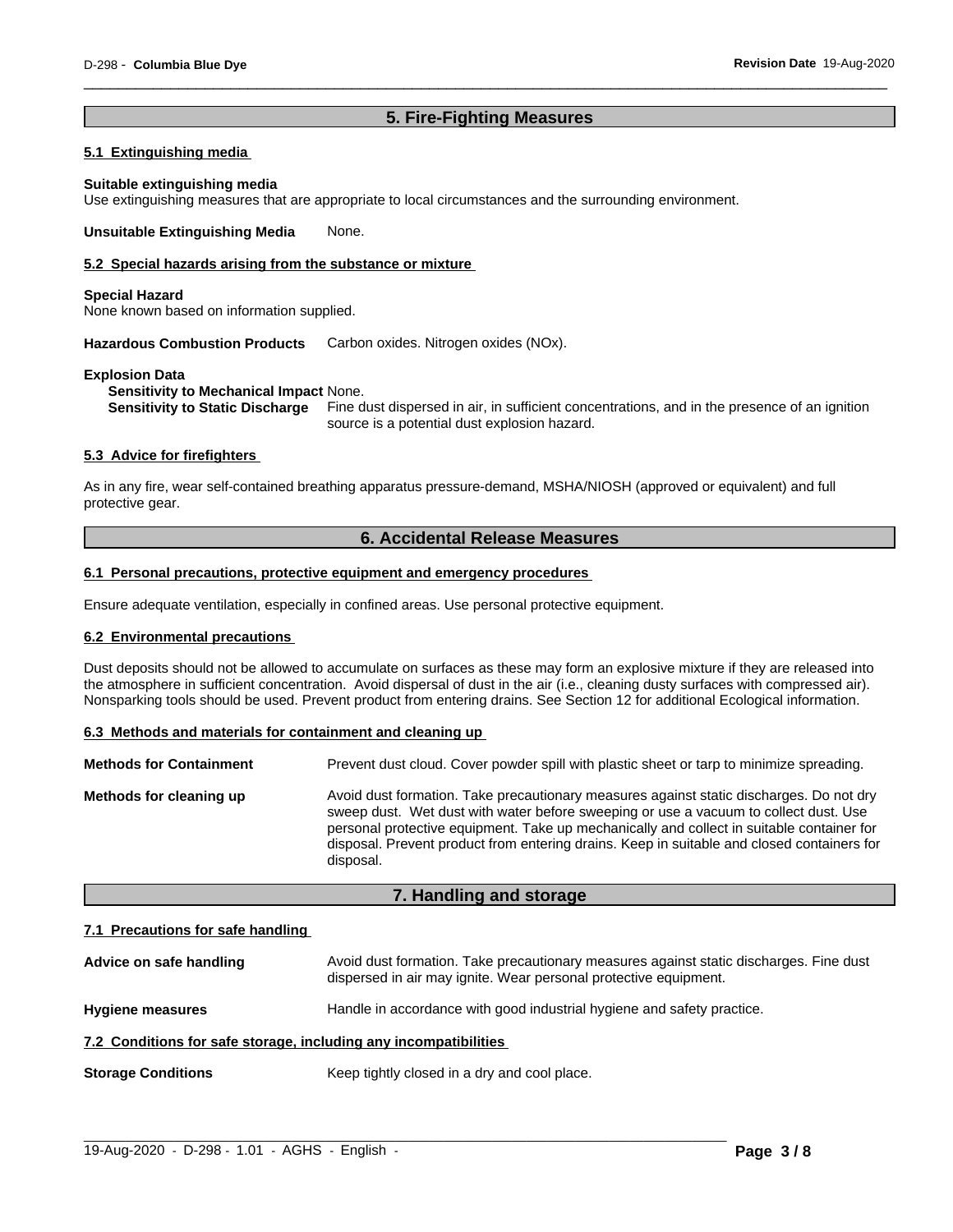**Materials to Avoid** No materials to be especially mentioned.

# **8. Exposure controls/personal protection**

# **8.1 Exposure Guidelines**

# **8.2 Appropriate engineering controls**

| <b>Engineering Measures</b>   | <b>Showers</b><br>Eyewash stations<br>Ventilation systems.                                                     |
|-------------------------------|----------------------------------------------------------------------------------------------------------------|
|                               | 8.3 Individual protection measures, such as personal protective equipment                                      |
| <b>Eve/Face Protection</b>    | Safety glasses with side-shields.                                                                              |
| Skin and body protection      | Wear chemical resistant footwear and clothing such as gloves, an apron or a whole body<br>suit as appropriate. |
| <b>Respiratory protection</b> | . NIOSH/MSHA approved respiratory protection should be worn if exposure is anticipated.                        |
| <b>Hygiene measures</b>       | See section 7 for more information                                                                             |
|                               |                                                                                                                |

# **9. Physical and chemical properties**

# **9.1 Information on basic physical and chemical properties**

| <b>Physical state</b>                                      | Solid                                 |                          |                          |
|------------------------------------------------------------|---------------------------------------|--------------------------|--------------------------|
| Appearance                                                 | Powder                                | Color                    | Tan                      |
| Odor                                                       | Mild                                  | <b>Odor Threshold</b>    | No information available |
| <b>Property</b>                                            | <b>Values</b>                         | Remarks • Methods        |                          |
| рH                                                         | Not Available                         |                          |                          |
| <b>Melting/freezing point</b>                              |                                       | No information available |                          |
| <b>Boiling point/boiling range</b>                         | Not applicable                        | No information available |                          |
| <b>Flash Point</b>                                         | Not Applicable                        | No information available |                          |
| <b>Evaporation rate</b>                                    |                                       | No information available |                          |
| Flammability (solid, gas)                                  |                                       | No information available |                          |
| <b>Flammability Limits in Air</b>                          |                                       |                          |                          |
| upper flammability limit                                   |                                       | No information available |                          |
| lower flammability limit                                   |                                       | No information available |                          |
| Vapor pressure                                             |                                       | No information available |                          |
| <b>Vapor density</b>                                       |                                       |                          |                          |
| <b>Specific Gravity</b>                                    | 1.44                                  |                          |                          |
| <b>Water solubility</b>                                    | Insoluble in water                    |                          |                          |
| Solubility in other solvents                               |                                       | No information available |                          |
| <b>Partition coefficient</b>                               |                                       | No information available |                          |
| <b>Autoignition temperature</b>                            |                                       | No information available |                          |
| <b>Decomposition temperature</b>                           |                                       | No information available |                          |
| <b>Viscosity, kinematic</b>                                |                                       | No information available |                          |
| Viscosity, dynamic                                         |                                       | No information available |                          |
|                                                            | Fine dust dispersed in air may ignite |                          |                          |
| <b>Explosive properties</b><br><b>Oxidizing Properties</b> |                                       | No information available |                          |
|                                                            |                                       |                          |                          |
| 9.2 Other information                                      |                                       |                          |                          |
| Volatile organic compounds (VOC)                           | None                                  |                          |                          |
| content                                                    |                                       |                          |                          |

 $\_$  ,  $\_$  ,  $\_$  ,  $\_$  ,  $\_$  ,  $\_$  ,  $\_$  ,  $\_$  ,  $\_$  ,  $\_$  ,  $\_$  ,  $\_$  ,  $\_$  ,  $\_$  ,  $\_$  ,  $\_$  ,  $\_$  ,  $\_$  ,  $\_$  ,  $\_$  ,  $\_$  ,  $\_$  ,  $\_$  ,  $\_$  ,  $\_$  ,  $\_$  ,  $\_$  ,  $\_$  ,  $\_$  ,  $\_$  ,  $\_$  ,  $\_$  ,  $\_$  ,  $\_$  ,  $\_$  ,  $\_$  ,  $\_$  ,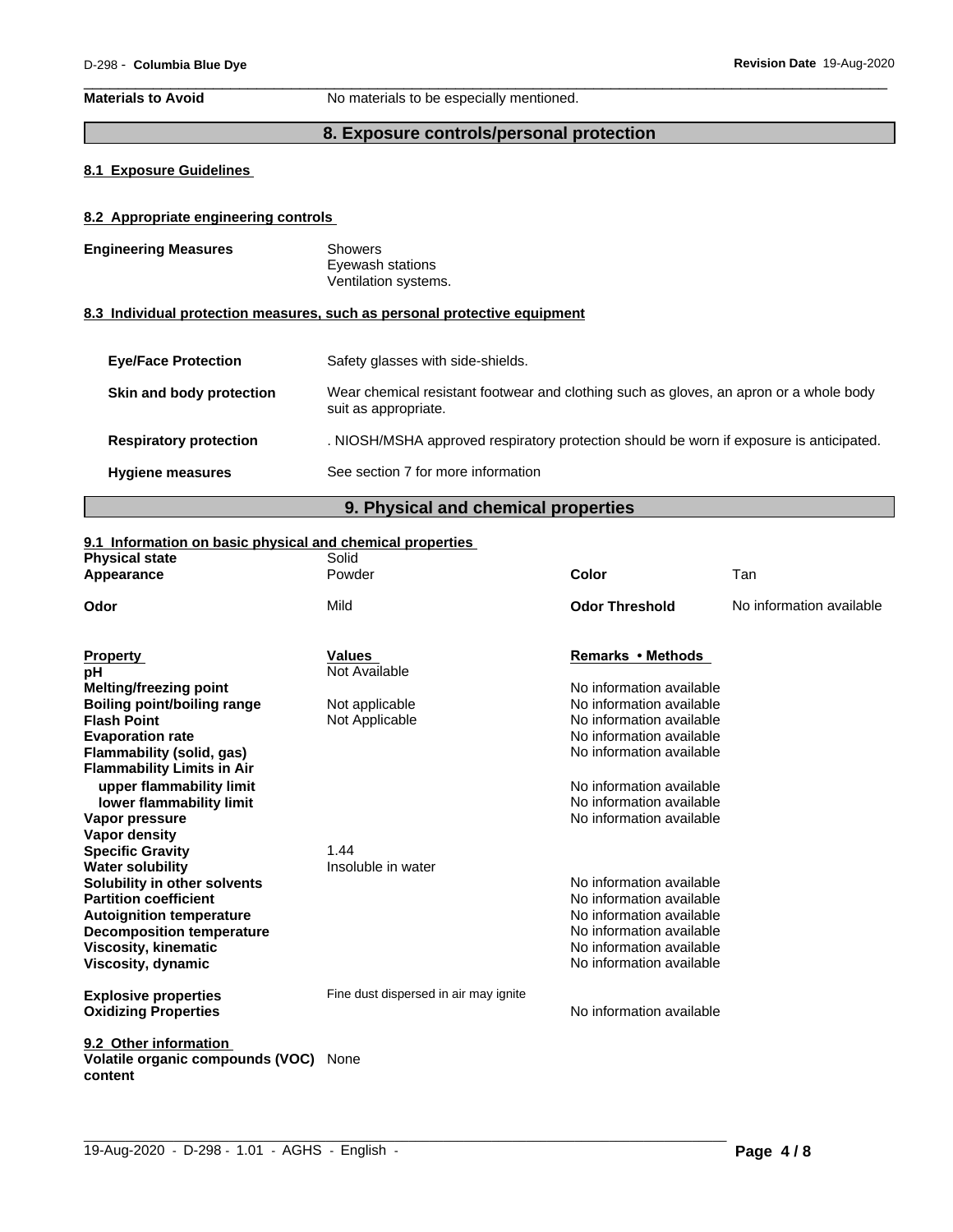# **10. Stability and Reactivity**

# **10.1 Reactivity**

No dangerous reaction known under conditions of normal use

# **10.2 Chemical stability**

**Stable** 

# **10.3 Possibility of hazardous reactions**

None under normal processing.

## **10.4 Conditions to Avoid**

Dust formation. Take precautionary measures against static discharges.

# **10.5 Incompatible Materials**

None known based on information supplied.

## **10.6 Hazardous Decomposition Products**

None known based on information supplied.

# **11. Toxicological information**

 $\_$  ,  $\_$  ,  $\_$  ,  $\_$  ,  $\_$  ,  $\_$  ,  $\_$  ,  $\_$  ,  $\_$  ,  $\_$  ,  $\_$  ,  $\_$  ,  $\_$  ,  $\_$  ,  $\_$  ,  $\_$  ,  $\_$  ,  $\_$  ,  $\_$  ,  $\_$  ,  $\_$  ,  $\_$  ,  $\_$  ,  $\_$  ,  $\_$  ,  $\_$  ,  $\_$  ,  $\_$  ,  $\_$  ,  $\_$  ,  $\_$  ,  $\_$  ,  $\_$  ,  $\_$  ,  $\_$  ,  $\_$  ,  $\_$  ,

# **11.1 Acute toxicity**

# **Numerical measures of toxicity: Product Information**

**Unknown Acute Toxicity**  $\lt$  1% of the mixture consists of ingredient(s) of unknown toxicity

# **Numerical measures of toxicity: Component Information**

# **11.2 Information on toxicologicaleffects**

## **Skin corrosion/irritation**

Product Information • Irritating to skin

Component Information • No information available

#### **Serious eye damage/eye irritation**

Product Information • Irritating to eyes Component Information • No information available

#### **Respiratory or skin sensitization** Product Information

• No information available Component Information • No information available

# **Germ cell mutagenicity**

Product Information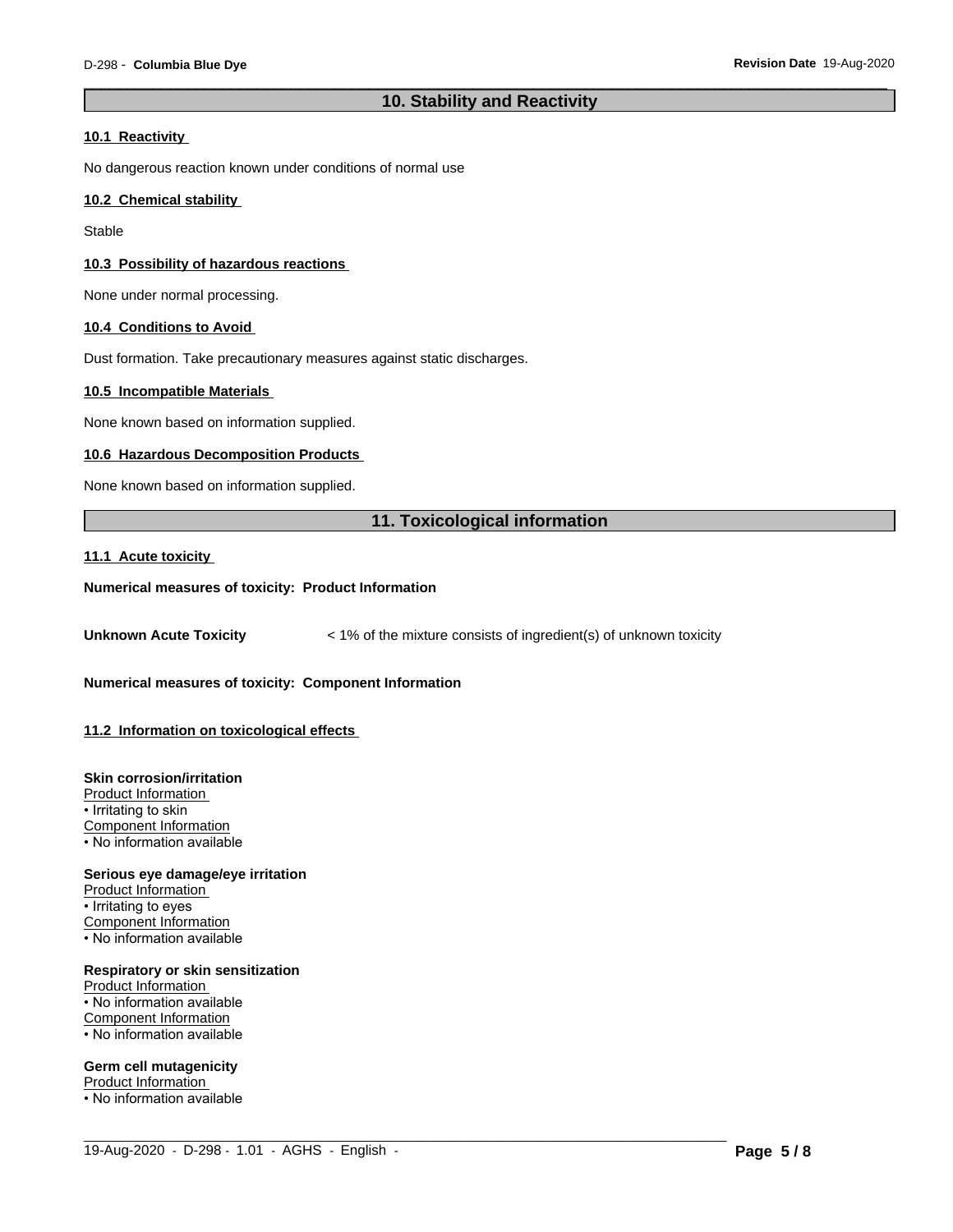# \_\_\_\_\_\_\_\_\_\_\_\_\_\_\_\_\_\_\_\_\_\_\_\_\_\_\_\_\_\_\_\_\_\_\_\_\_\_\_\_\_\_\_\_\_\_\_\_\_\_\_\_\_\_\_\_\_\_\_\_\_\_\_\_\_\_\_\_\_\_\_\_\_\_\_\_\_\_\_\_\_\_\_\_\_\_\_\_\_\_\_\_\_ D-298 - **Columbia Blue Dye Revision Date** 19-Aug-2020

Component Information • No information available

#### **Carcinogenicity** Product Information • Contains no ingredient listed as a carcinogen Component Information •

**Reproductive toxicity** Product Information • No information available Component Information • No information available

# **STOT - single exposure** No information available

## **STOT - repeated exposure**

• No known effect

# **Other adverse effects**

Product Information • No information available Component Information • No information available

#### **Aspiration hazard**

Product Information • No information available Component Information • No information available

# **12. Ecological information**

# **12.1 Toxicity**

# **Ecotoxicity No information available**

100 % of the mixture consists of components(s) of unknown hazards to the aquatic environment

#### **Ecotoxicity effects**

# **12.2 Persistence and degradability**

No information available.

# **12.3 Bioaccumulative potential**

Discharge into the environment must be avoided

#### **12.4 Mobility in soil**

No information available.

# **12.5 Other adverse effects**

No information available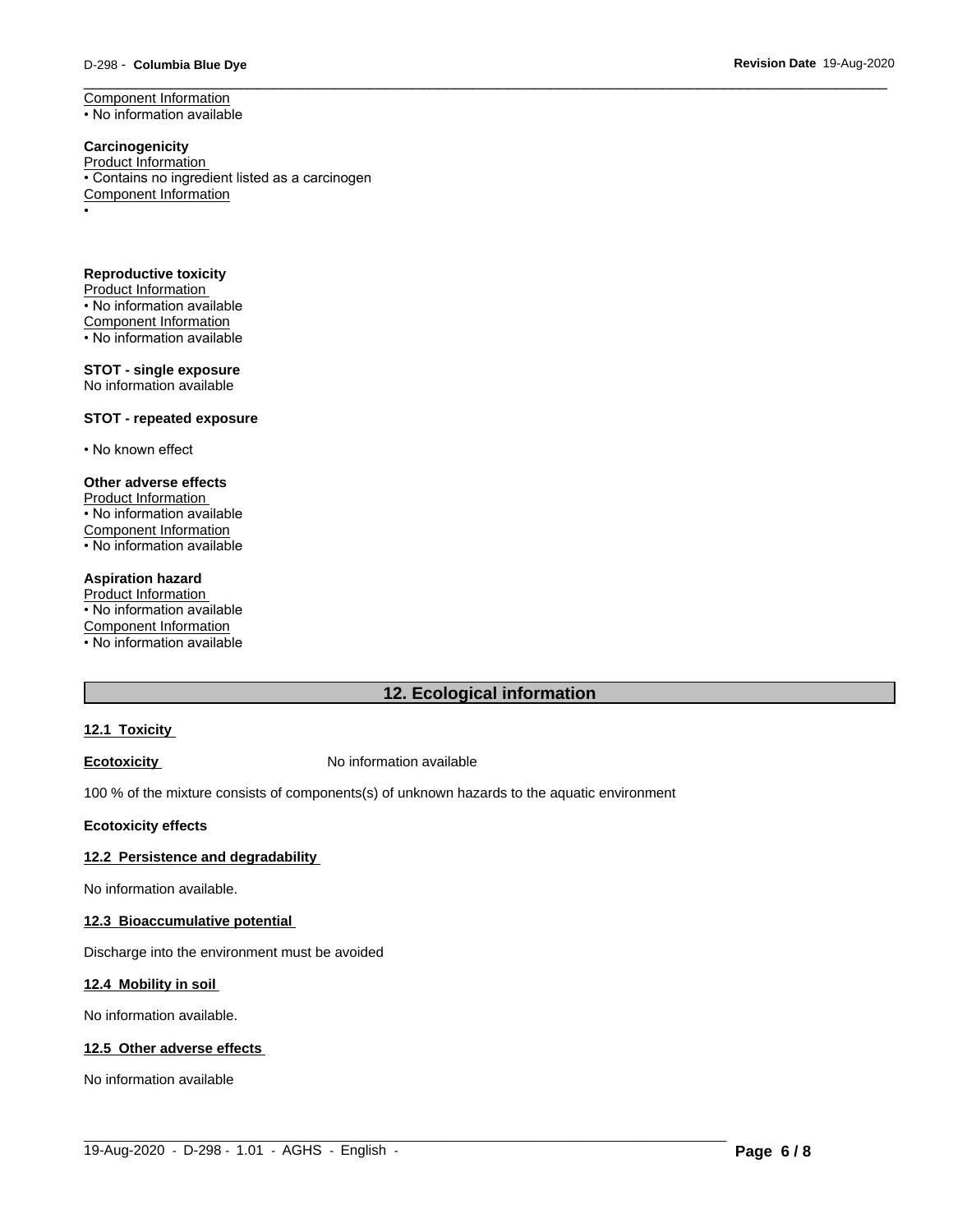# **13. Disposal Considerations**

# **13.1 Waste treatment methods**

Dispose of in accordance with federal, state, and local regulations.

|             | <b>14. Transport Information</b> |
|-------------|----------------------------------|
|             |                                  |
| <u>DOT</u>  | Not regulated                    |
| MEX         | Not regulated                    |
| <b>IMDG</b> | Not regulated                    |
| <b>IATA</b> | Not regulated                    |

# **15. Regulatory information**

# **15.1 International Inventories**

| TSCA                 | Complies |  |
|----------------------|----------|--|
| DSL                  | Complies |  |
| <b>EINECS/ELINCS</b> | Complies |  |
| <b>ENCS</b>          | Complies |  |
| <b>IECSC</b>         | Complies |  |
| KECL                 | Complies |  |
| <b>PICCS</b>         | Complies |  |
| AICS                 | Complies |  |
| <b>NZIoC</b>         | Complies |  |

 **TSCA** - United States Toxic Substances Control Act Section 8(b) Inventory

 **DSL** - Canadian Domestic Substances List

 **EINECS/ELINCS** - European Inventory of Existing Chemical Substances/European List of Notified Chemical Substances

 **PICCS** - Philippines Inventory of Chemicals and Chemical Substances

 **ENCS** - Japan Existing and New Chemical Substances

 **IECSC** - China Inventory of Existing Chemical Substances

 **KECL** - Korean Existing and Evaluated Chemical Substances

 **PICCS** - Philippines Inventory of Chemicals and Chemical Substances

 **AICS** - Australian Inventory of Chemical Substances

 **NZIoC** - New Zealand Inventory of Chemicals

### **15.2 U.S. Federal Regulations**

#### **SARA 313**

Section 313 of Title III of the Superfund Amendments and Reauthorization Act of 1986 (SARA). This product does not contain any chemicals which are subject to the reporting requirements of the Act and Title 40 of the Code of Federal Regulations, Part 372

# **15.3 Pesticide Information**

Not applicable

#### **15.4 U.S. State Regulations**

#### **California Proposition 65**

This product does not contain any Proposition 65 chemicals

**16. Other information**